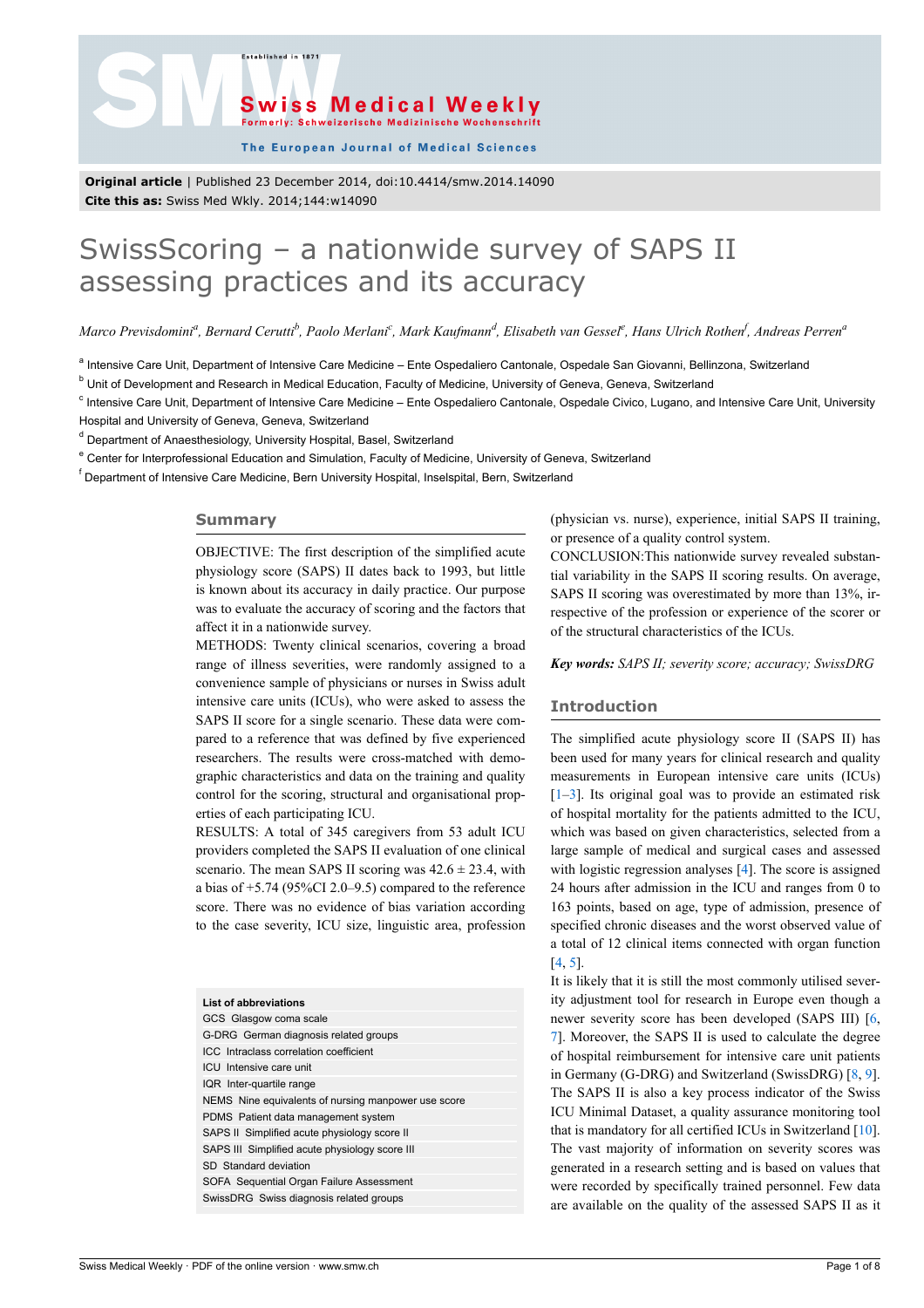is used in the ICUs  $[11-13]$  $[11-13]$  $[11-13]$ . A small, retrospective, multicentre audit conducted in Southern Switzerland showed that the accuracy of the SAPS II scores, assessed by intensive care nurses, is rather poor [\[14](#page-6-1)]. However, it is unknown whether such results can be confirmed in a larger sample of ICU healthcare providers with different professional and cultural backgrounds. Moreover, the process of scoring may be influenced by the different organisations or structures in the ICU.

The primary aim of this nationwide survey was to investigate the reliability and the accuracy of the caregiver-recorded SAPS II scores by estimating the difference between them and the reference values established by five study authors. As a secondary aim, we explored the potential link between any bias and both the ICU and staff characteristics.

## **Methods**



## **B**

#### **Figure 1**

**A** Relationship between the rater assessed SAPS II scores and the reference value. The dots stand for every observation made, i.e. the score given by every participant (y-value) versus the reference value (x-value). The 16 vertical grouped values stand for the reference values of the 20 cases that have been assessed by the participants (some cases had the identical SAPS II reference score). The continuous line was fitted with a linear mixed effect after model selection. The dotted lines denote the 95% confidence interval around the fitted line.

**B** Bland-Altman plot showing the relationship between the difference between observed and reference values and the average of reference and observed values. The dotted lines show the mean difference ±1.96 standard deviation.

## **General study design**

This study was based on online, self-administered questionnaires addressed to ICU head physicians and ICU bedside personnel. Two steps of data collection, as outlined below, were carried out between April and June 2012.

In a first survey the heads of certified adult Swiss ICUs were invited to complete an online questionnaire that was available in three national languages (German, French, and Italian). The 36 items on the questionnaires included questions on the socio-demographics and professional qualifications (6 items), the ICU structure and organisation (7 items), the SAPS II scoring procedures and training for SAPS II scoring (23 items).

In a second phase*,* staff who are usually involved in SAPS II scoring were encouraged by the heads of the ICUs to participate in the SAPS II scoring online survey. If they agreed, they received a link to access the survey with a 6-digit key code, known only by the statistician in charge of the analysis, which would allow matching with the centres. An online questionnaire, including 11 items (two sociodemographic items, four items about qualifications and SAPS II training, and five items about SAPS II scoring procedures) was followed by one (out of 20) randomly selected clinical scenario that the participant scored with the SAPS II. Every scenario described a hypothetical patient, with the reasons for admission to the ICU [\(Supplementary](http://www.smw.ch/content/SMW_14090_Supplementary_file_1.pdf) [file](http://www.smw.ch/content/SMW_14090_Supplementary_file_1.pdf) 1) and included charts with vital parameters, laboratory values, ventilation details and administered medication. The scenarios were designed to depict clinical situations and sequences of events that are commonly observed in a Swiss adult ICU as well as to cover a large range of SAPS II scores. The reference values of every scenario were established by five different study authors, who assigned the score separately. Differences were discussed until consensus on the 15 items and sum-score was reached. Caregivers from centres where the SAPS II score was re-

corded based on values supplied by a patient data management system (PDMS) were also given a randomly selected scenario, but this was presented with a specific digital layout using either Centricity Critical Care (Version 7.0 SP3, General Electric Healthcare, Barrington, IL, USA) or MetaVision (Version 5.46.44, iMDSoft, Needham, MA, USA). The aim was to offer the participants the same system that they used in their current clinical practice. Participants were encouraged to handle their cases as usual and without external support.

For every ICU, the following key indicators related to structure were retrieved from the national ICU Minimal Dataset: average SAPS II, number of beds per unit and number of patients per year.

The objectives and design of this quality assurance study were presented to the Executive Committee of the Swiss Society of Intensive Care Medicine, who endorsed the project. The anonymity of the participating caregivers and data safety were ensured. The Cantonal Ethics Committee Ticino (6500 Bellinzona, Switzerland) approved the protocol and waived the need for informed consent.

## **Statistical analysis**

Previous studies reported an intra-class correlation coefficient (ICC) of 0.8–0.9 for the SAPS II sum-score [[11,](#page-5-9) [14,](#page-6-1)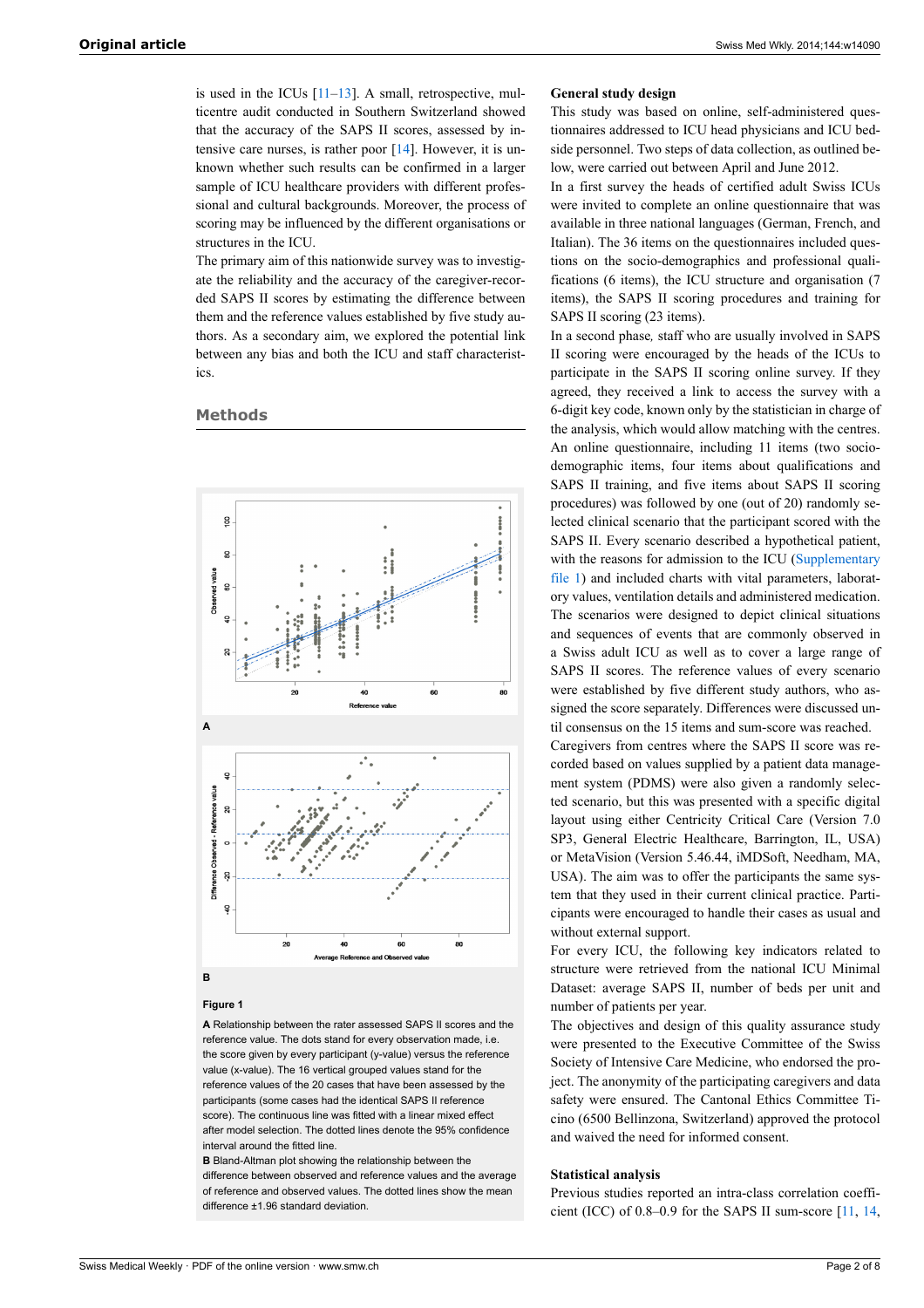[15](#page-6-2)]. Considering an ICC (as a measure of reliability) of 0.7 as the lowest acceptable threshold, and aiming at an ICC of 0.85 (middle of the "average – good" range), a sample size of 20 clinical scenarios that were each assessed 10 times was deemed necessary for detecting the difference between 0.7 and 0.85 with a power of 80% and a Type I error rate of 0.05 [\[16](#page-6-3)].

Weighted kappa values were used to establish reliability between measures for the SAPS II items (categorical measures) [\[17](#page-6-4), [18](#page-6-5)], and the intraclass correlation coefficient (ICC) for the SAPS II Score (continuous measure) [\[19](#page-6-6), [20](#page-6-7)]. The proportion of rater agreement, as a measure of accuracy, was calculated comparing each rater against the reference value. Linear mixed effect models (the clinical scenarios were taken as random effects) were used to investigate the potential links between the bias (i.e. the difference between the observed value and the reference value) and several structural and individual covariates using a forward selection (log-likelihood ratio test; see list in [Supple](http://www.smw.ch/content/SMW_14090_Supplementary_file_2.pdf)[mentary](http://www.smw.ch/content/SMW_14090_Supplementary_file_2.pdf) file 2). A Bland and Altman plot was used to visualise the bias and limits of agreement between the SAPS II sum scores [[21\]](#page-6-8). Weighted hospital mortality was calculated based on the original equation [\[4\]](#page-5-2). Additional quality control checks of the results for the clinical scenarios to rule out imbalances due to translation included an analysis of variance of the SAPS sum-scores between the linguistic regions.

Continuous variables were expressed as the mean  $\pm$  standard deviation (SD), unless otherwise specified, or the median with an inter-quartile range (IQR) for highly asymmetric data. Categorical variables were presented with the number of observations and percentage. A result associated with a *p*-value lower than 0.05 was considered significant.

An independent statistician carried out the data management and the statistical analyses. Data collection was performed via SurveyMonkey® , Palo Alto, CA, USA. All analyses were performed with TIBCO Spotfire S+® 8.1 for Windows, TIBCO Software Inc., Palo Alto, CA, USA.

#### **Results**

## **ICU general data, practice and quality assurance used to assign the SAPS II scores**

In 2011, the 78 eligible adult ICUs recognised by the Swiss Society of Intensive Care [[22\]](#page-6-9) recorded a mean SAPS II score of  $30 \pm 17$ . Among all contacted units, 63 (81%) gave their approval for participation in the heads of ICU survey. The participants were 46 to 55 years old in 63% of cases, younger in 16% and older in 21%, respectively. The linguistic regions were represented as follows: 45 participants (71%) from the German part, 14 (23%) from the French region and 4 (6%) from the Italian speaking part of Switzerland. A "reminder" for the SAPS II scoring was available in 87% of the ICUs, which was activated at the 24-hour deadline  $(16%)$ , the next day  $(22%)$  or later  $(62%)$ . Approximately 68% of the ICUs had a quality control system, but a vast majority of the ICUs (87%) had never had an audit for the SAPS II scoring quality.

#### **Caregivers who scored the SAPS II**

A total of 345 participants from 53 ICUs completed the SAPS II evaluation of one clinical scenario (table 1). They were mostly women and most of them worked as physicians (German: 91%; French: 41%; and Italian: 6%; *p*  $\leq 0.001$ ). Around two-thirds of the responders (63%) were trained by a colleague, one-third was trained by their manager, only 5% received structured training, and 12% learned from a manual (multiple responses were allowed). Overall, there were 116 participants from intensive care units equipped with a PDMS.

#### **SAPS II reference values**

The twenty clinical scenarios were assessed by five study authors. The mean SAPS II score was  $35 \pm 21$ , and the minimum-maximum (median) was 6–79 (27). The agreement for the sum scores among the five authors was excel-

| Table 1: Characteristics of the study participants scoring the SAPS II. |                                                                                                                                                    |                             |  |
|-------------------------------------------------------------------------|----------------------------------------------------------------------------------------------------------------------------------------------------|-----------------------------|--|
| Characteristic                                                          | Categories                                                                                                                                         | <b>Scoring participants</b> |  |
|                                                                         |                                                                                                                                                    | $(n = 345, 53$ ICUs)        |  |
| Age                                                                     | ≤45 years                                                                                                                                          | 273 (79%)                   |  |
|                                                                         | 46-55 years                                                                                                                                        | 60 (17%)                    |  |
|                                                                         | $≥56$ years                                                                                                                                        | 11(3%)                      |  |
| Linguistic region of ICU                                                | German                                                                                                                                             | 210 (61%)                   |  |
|                                                                         | French                                                                                                                                             | 56 (16%)                    |  |
|                                                                         | Italian                                                                                                                                            | 79 (23%)                    |  |
| Gender                                                                  | Male                                                                                                                                               | 161 (47%)                   |  |
|                                                                         | Female                                                                                                                                             | 183 (53%)                   |  |
| Position - Qualification                                                | Consultant                                                                                                                                         | 81 (23%)                    |  |
|                                                                         | Resident physician                                                                                                                                 | 137 (40%)                   |  |
|                                                                         | RN with certificate for critical care nursing                                                                                                      | 93 (27%)                    |  |
|                                                                         | Other                                                                                                                                              | 33 (10%)                    |  |
| Experience with the SAPS II                                             | $\leq$ 3 months                                                                                                                                    | 63 (18%)                    |  |
|                                                                         | $>3.512$ months                                                                                                                                    | 70 (20%)                    |  |
|                                                                         | >12 months                                                                                                                                         | 207 (60%)                   |  |
| Frequency of the SAPS II scoring                                        | On daily basis                                                                                                                                     | 144 (42%)                   |  |
|                                                                         | At least once per week                                                                                                                             | 111 (32%)                   |  |
|                                                                         | Less than once per week                                                                                                                            | 84 (24%)                    |  |
| Data in $n$ (%). RN = registered nurse.                                 |                                                                                                                                                    |                             |  |
|                                                                         | Missing values: Age 1; Linguistic region 0; Gender 1; Position-Qualification 1; Experience with the SAPS II 5; Frequency of the SAPS II scoring 6. |                             |  |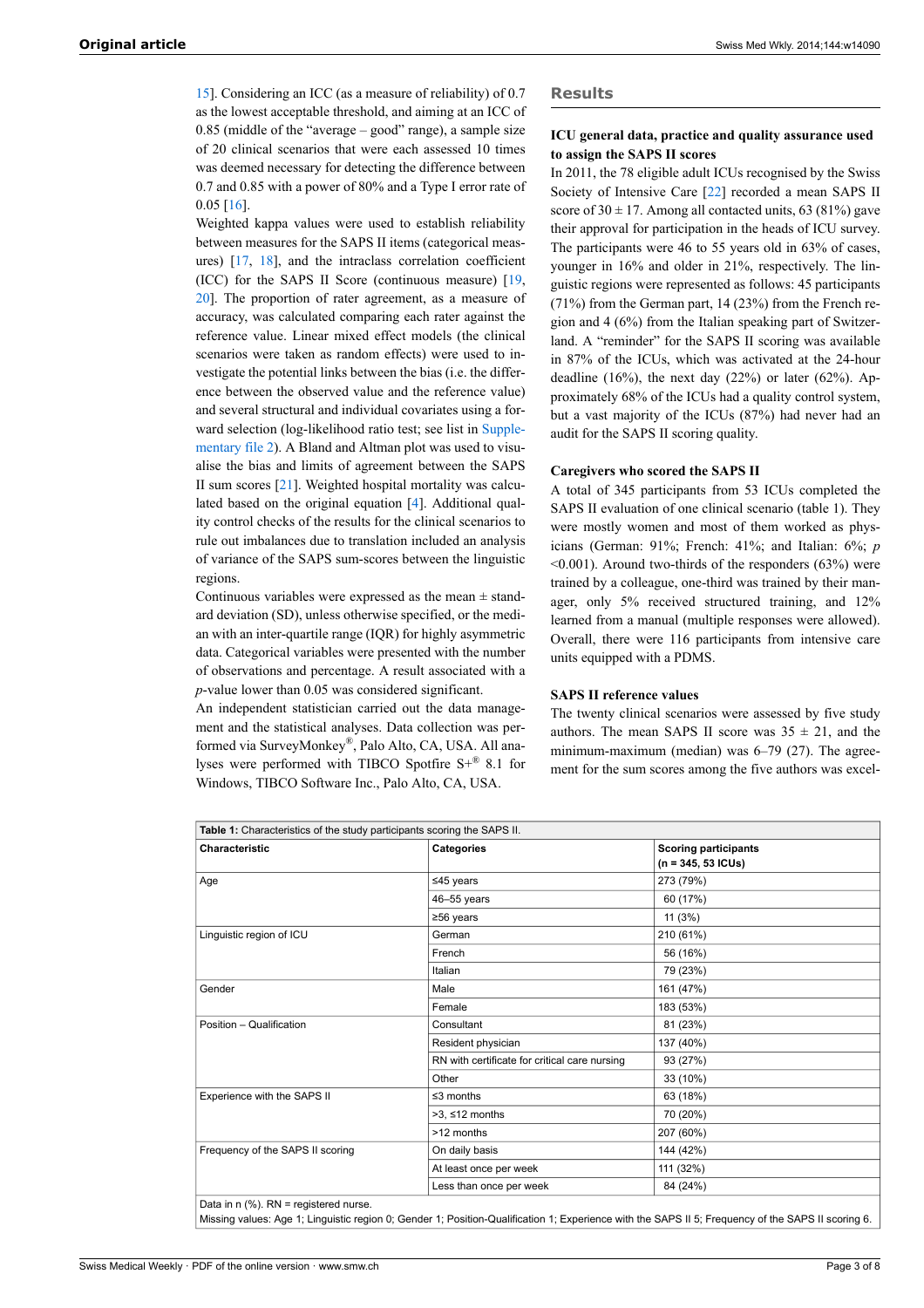lent (ICC =  $0.941$ ). Table 2 shows the authors' reliability for the single items assessed.

#### **SAPS II scoring of the clinical scenarios**

Every clinical scenario was assessed between 10 and 26 times ([Supplementary](http://www.smw.ch/content/SMW_14090_Supplementary_file_1.pdf) file 1). Among the 345 responders, the average SAPS II score was  $42.56 \pm 23.38$ , with an ICC of 0.79, a bias of +5.74 (95%CI 2.00 to 9.48) compared to the reference values ([Supplementary](http://www.smw.ch/content/SMW_14090_Supplementary_file_3.pdf) file 3) and no evidence of variation according to the case severity ( $p = 0.195$ ; fig. 1). The (weighted) mean predicted mortality was 33.4  $\pm$  33.0% against 27.1  $\pm$  31.6% of the reference value (*p* = 0.011, difference =  $6.3\% \pm 20\%$ ). There was no evidence of association between the bias and the ICU size and other structural or organisational ICU features (table 3). Similar results were found for the demographic characteristics of the participants (table 4), type of initial SAPS II training (*p*  $= 0.164$ ), and the method used for scoring ( $p = 0.759$ ).

Only 7.8% (27/345) of rated cases matched the reference value for each item. *Bilirubin*, *temperature* and *chronic disease* were the most accurately scored items (93%, 93%, and 91%, respectively), whereas the lowest agreement was found for *urinary output* and the *Glasgow Coma Scale* (63% and 64%). The mean weighted kappa was 0.47 with best values for *age* (0.77) and lowest for *urinary output* and *sodium* (0.20 and 0.28, [Supplementary file 4](http://www.smw.ch/content/SMW_14090_Supplementary_file_4.pdf)).

## **Discussion**

The main finding of this study was an overall overestimation of the SAPS II by ICU personnel. Theoretically, in terms of mortality prediction the change due to a bias of 5 points will depend on the actual score and on the composition of the analysed sample. In the very low range (SAPS II  $\leq$ 20) and in the highest range of SAPS II ( $\geq$ 80), the impact of the bias will be minimal, whereas in the middle range (30–60 points) it will be definitely higher. Therefore, the relevance clearly depends on the spectrum of acute illness. In our study this generated an increase of the predicted mortality of 6.3%, which is, in our opinion, barely

acceptable for benchmarking, but seems excessive for clinical research.

Since 2012, the SAPS II has become a component of the ICU specific codification (SwissDRG system) for severe patients who have a high resource use. For this purpose the score that is assessed at the end of the first 24 hours is added to the cumulative result of the NEMS score, which is an instrument to quantify nursing workload at the ICU level [[23\]](#page-6-0) and is computed (varying between 0 and 56 points) at the end of each eight-hour shift during the entire ICU stay. This type of codification is relevant for cost weight only above 500 points [[9](#page-5-7)]. Thus, in terms of the current coding practices for SwissDRG, the bias may be considered as irrelevant. Nevertheless, more extensive use of the SAPS II cannot be recommended (e.g., integration of the everyday SAPS II score – without the GCS – as in the German G-DRG-System) [\[8\]](#page-5-6).

The mean weighted kappa value was 0.47, which, based on the criteria proposed by experts, grades the reliability of SAPS II scoring among our participants as fair to moderate [[17,](#page-6-4) [18\]](#page-6-5). In accordance with the existing knowledge, the less reliable variables were those that require calculations (*oxygenation ratio* and *urinary output*), judgement or implementation of some definition on the part of the rater (Glasgow Coma Scale) [\[24](#page-6-1)]. For instance, errors for diuresis were caused by miscalculation or by the neglected extrapolation of the total urinary output when patients were discharged from the ICU before the 24–hour deadline. The *Glasgow coma scale,* a well known source of error*,* produced most of the overestimation of the sum score as result of an incorrect assessment of the sedated patients with tracheal intubation [[25](#page-6-2)–[27\]](#page-6-10).

Interestingly, the observed bias was independent of the participants' personal characteristics and of the ICU's structural or organisational features. Our results add to the findings of a retrospective multicentre audit about nurse-registered SAPS II performance [\[14](#page-6-1)].

Some variability is inherent to scoring, approximately 10–15%, as was shown for the APACHE II by testing the intra-individual variability [\[28](#page-6-5)]. Nevertheless, our data show that there is room for improvement, particularly when

| Table 2: Reliability across the authors for the single items of the SAPS II score. |                    |                             |                                |  |  |
|------------------------------------------------------------------------------------|--------------------|-----------------------------|--------------------------------|--|--|
| Item                                                                               | Kappa <sup>a</sup> | Mean agreement <sup>b</sup> | Perfect agreement <sup>c</sup> |  |  |
| Heart rate                                                                         | 0.544              | 80%                         | 45%                            |  |  |
| Systolic blood pressure                                                            | 0.683              | 89%                         | 65%                            |  |  |
| Temperature                                                                        | 0.767              | 96%                         | 80%                            |  |  |
| Oxygenation                                                                        | 0.699              | 87%                         | 65%                            |  |  |
| Urinary output                                                                     | 0.782              | 96%                         | 80%                            |  |  |
| Urea                                                                               | 0.812              | 85%                         | 90%                            |  |  |
| Leucocytes                                                                         | 0.836              | 96%                         | 85%                            |  |  |
| Potassium                                                                          | 0.763              | 97%                         | 90%                            |  |  |
| Sodium                                                                             | 0.543              | 94%                         | 75%                            |  |  |
| Bicarbonate                                                                        | 0.671              | 91%                         | 70%                            |  |  |
| Bilirubin                                                                          | 1.000              | 100%                        | 100%                           |  |  |
| Glasgow Coma Scale                                                                 | 0.583              | 90%                         | 70%                            |  |  |
| Age                                                                                | 0.900              | 96%                         | 85%                            |  |  |
| Chronic diseases                                                                   | 0.789              | 96%                         | 85%                            |  |  |
| Type of admission                                                                  | 0.877              | 96%                         | 80%                            |  |  |
| <sup>a</sup> Weighted Fleiss' Kappa.                                               |                    |                             |                                |  |  |

<sup>b</sup> Mean proportion of agreement among the 5 authors versus the reference value.

 $\textdegree$  Percentage of total agreement among the 5 authors versus the reference value.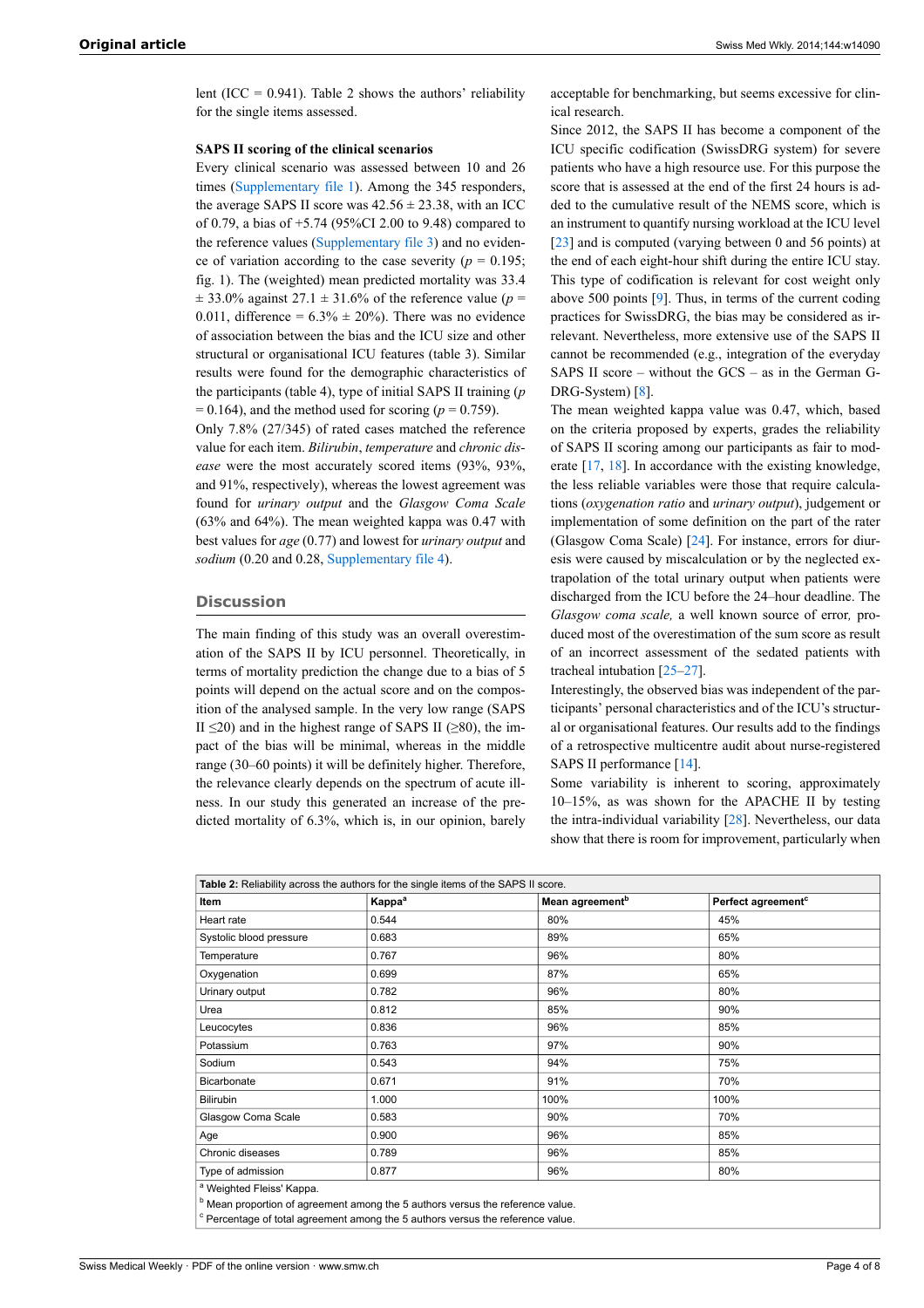compared to a study conducted in nine Dutch ICUs, which showed a non-significant bias of 0.4 [\[12](#page-5-10)]. In those ICUs, the NICE registry was applied, which has implemented many procedures (e.g., data dictionary with clear definitions of items, mandatory training, automatic quality check, and automatic selection of variables by a computer algorithm) that are aimed at improving the quality of the data. Another study showed that the inter-observer variability in Acute Physiology and Chronic Health Evaluation (APACHE) II scoring decreased when strict guidelines and a training programme are implemented [\[29](#page-6-11)].

Likewise, the Swiss Society of Intensive Care Medicine might consider modifying the regulations for the units' certification. They may include the requirement of a clear description of the local responsibility for the quality of the key process indicators, for example by assigning a single trained representative per ICU with the task of educating the ICU staff. New collaborators should receive a mandat-

| Characteristic                                      | Categories                       | <b>Bias</b>    | p-value <sup>a</sup> |
|-----------------------------------------------------|----------------------------------|----------------|----------------------|
| Mean annual SAPS II in 2011 (points)                | ≤29                              | $5.0 \pm 12.9$ | 0.431                |
|                                                     | $>29$ and $\leq 32$              | $5.1 \pm 13.5$ |                      |
|                                                     | $>32$                            | $6.6 \pm 14.6$ |                      |
| Number of beds per unit                             | $\leq 8$                         | $5.6 \pm 13.5$ | 0.884                |
|                                                     | $9 - 15$                         | $6.5 \pm 13.9$ |                      |
|                                                     | $>15$                            | $2.9 \pm 12.9$ |                      |
| Number of patients/year                             | ≤800                             | $6.0 \pm 14.2$ | 0.537                |
|                                                     | $801 - 1.200$                    | $6.4 \pm 12.6$ |                      |
|                                                     | >1.200                           | $2.9 \pm 14.0$ |                      |
| Number of senior physicians (FTE)                   | $\leq 1$                         | $7.6 \pm 12.8$ | 0.533                |
|                                                     | $>1$ and $\leq 3$                | $4.9 \pm 13.2$ |                      |
|                                                     | >3                               | $5.6 \pm 14.3$ |                      |
| Number of residents per day shift (FTE)             | $\leq 1$                         | $5.5 \pm 12.5$ | 0.233                |
|                                                     | $>1$ and $\leq 2$                | $6.0 \pm 14.8$ |                      |
|                                                     | >2                               | $4.1 \pm 12.9$ |                      |
| Presence of dedicated resident during evening shift | Yes                              | $5.0 \pm 13.5$ | 0.410                |
|                                                     | <b>No</b>                        | $5.7 \pm 13.7$ |                      |
| Presence of dedicated resident during night shift   | Yes                              | $5.6 \pm 13.9$ | 0.685                |
|                                                     | <b>No</b>                        | $5.3 \pm 13.4$ |                      |
| <b>ICU</b> affiliation                              | independent                      | $6.2 \pm 13.1$ | 0.133                |
|                                                     | non independent                  | $3.8 \pm 15.0$ |                      |
| SAPS II data acquisition method                     | semi-automatic/automatic by PDMS | $2.3 \pm 18.8$ | 0.459                |
|                                                     | manual                           | $5.8 \pm 13.1$ |                      |
| Presence of quality control                         | Yes                              | $6.3 \pm 13.7$ | 0.998                |
|                                                     | <b>No</b>                        | $4.8 \pm 14.1$ |                      |
| Presence of feed-back mechanism                     | Yes                              | $5.6 \pm 14.3$ | 0.360                |
|                                                     | <b>No</b>                        | $9.6 \pm 14.9$ |                      |

Log likelihood ratio test. FTE = full time equivalent; PDMS = patient data management system.

| Table 4: Relationship between the scoring bias (scored vs. reference sum scores) and personal characteristics. |                                               |                |                      |  |
|----------------------------------------------------------------------------------------------------------------|-----------------------------------------------|----------------|----------------------|--|
| Characteristic                                                                                                 | Categories                                    | <b>Bias</b>    | p-value <sup>a</sup> |  |
| Gender                                                                                                         | Female                                        | $6.6 \pm 14.2$ | 0.206                |  |
|                                                                                                                | Male                                          | $4.1 \pm 12.6$ |                      |  |
| Age                                                                                                            | ≤45 yrs                                       | $5.3 \pm 13.8$ | 0.652                |  |
|                                                                                                                | 46-55 yrs                                     | $5.2 \pm 12.4$ |                      |  |
|                                                                                                                | $≥56$ yrs                                     | $8.8 \pm 13.8$ |                      |  |
| Profession                                                                                                     | Senior physician                              | $3.7 \pm 10.8$ | 0.328                |  |
|                                                                                                                | Resident physician                            | $4.7 \pm 14.6$ |                      |  |
|                                                                                                                | RN with certificate for Critical care nursing | $8.0 \pm 13.4$ |                      |  |
|                                                                                                                | Other                                         | $6.4 \pm 13.4$ |                      |  |
| Language                                                                                                       | German                                        | $4.0 \pm 13.7$ | 0.209                |  |
|                                                                                                                | French                                        | $7.6 \pm 13.0$ |                      |  |
|                                                                                                                | Italian                                       | $7.7 \pm 13.3$ |                      |  |
| Experience with SAPS II                                                                                        | $\leq$ 3 months                               | $2.8 \pm 15.7$ | 0.758                |  |
|                                                                                                                | $>3$ , $\leq 12$ months                       | $5.2 \pm 13.8$ |                      |  |
|                                                                                                                | >12 months                                    | $6.0 \pm 12.4$ |                      |  |
| Frequency of SAPS II scoring                                                                                   | On a daily basis                              | $4.4 \pm 12.6$ | 0.720                |  |
|                                                                                                                | At least once per week                        | $6.0 \pm 14.9$ |                      |  |
|                                                                                                                | Less than once per week                       | $5.8 \pm 12.5$ |                      |  |
| <sup>a</sup> Log likelihood ratio test.                                                                        |                                               |                |                      |  |

RN = registered nurse.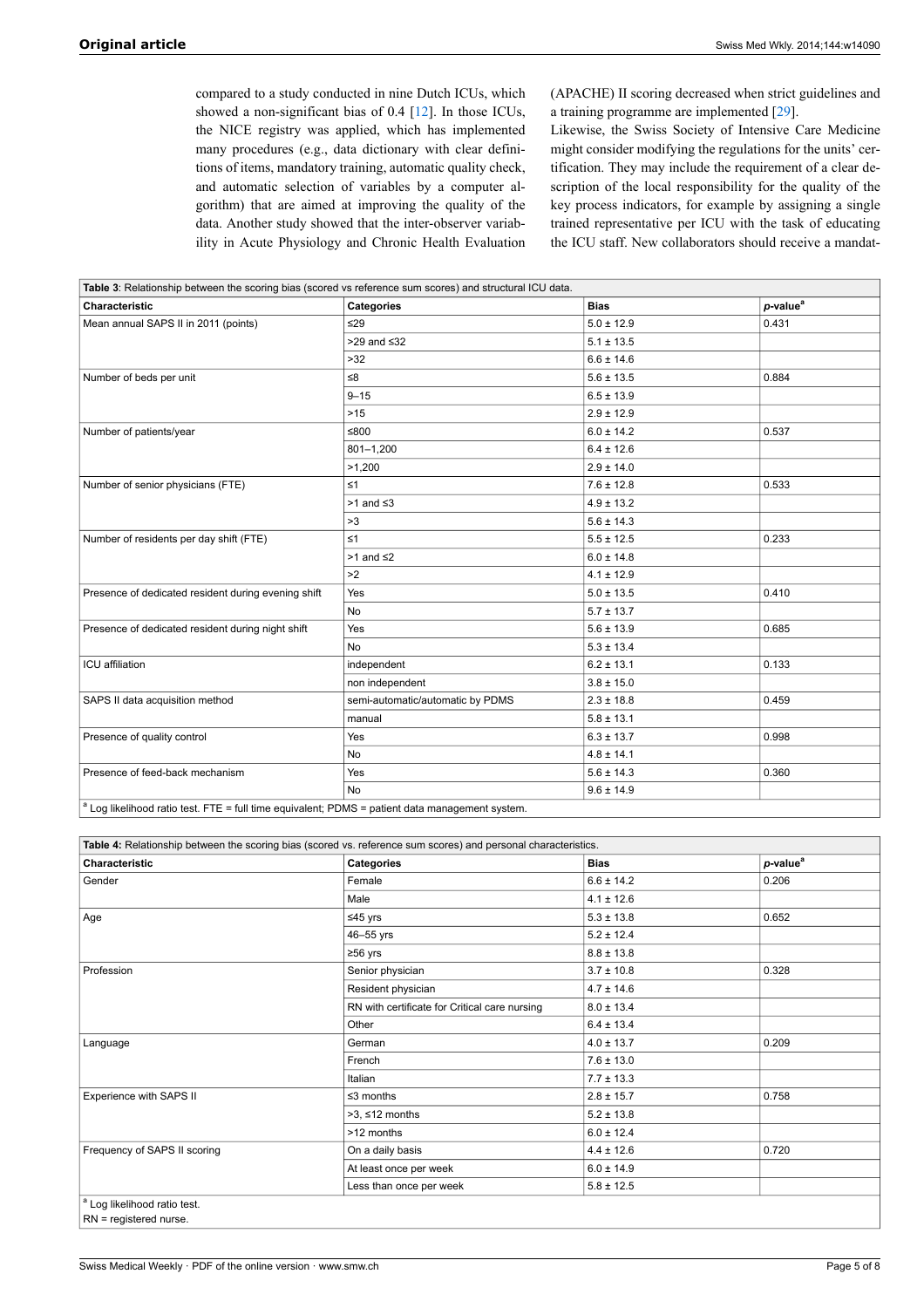ory, specific introduction and should be provided with official manuals containing all SAPS II definitions. Furthermore, the frequency of training or case-based-discussions in the ICUs could be determined. Additionally, the quality of the collected data should be constantly verified, such as by mandatory and documented spot checks. Automatic retrieval of variables from a PDMS is feasible and may contribute to an increase in the scoring accuracy, depending on the applied validation procedures [\[12](#page-5-10), [30](#page-6-12)]. In fact, this already happens in most larger hospitals. However, compared to manual acquisition of data, it introduces new problems due to higher sample frequency (e.g. blood pressure measurements), that have been shown to result in higher scores and a lower standardised mortality ratio, potentially biasing the comparison between hospitals with different practices [\[31](#page-6-13)].

<span id="page-5-1"></span><span id="page-5-0"></span>This study has several limitations to be considered before its results are reflected on the daily clinical practice. First, the clinical scenarios were expressly created for the study and their number was limited to twenty, which was based on power analysis. The number of scoring difficulties inserted in the scenarios might differ from that of real clinical cases, therefore our results could be regarded more as experimental than of clinical relevance. Second, their mean SAPS II sum-score was 5 points higher than that observed in Switzerland in 2011, and they could not reproduce the real complexity of the Swiss ICU patient population. Third, the various characteristics of SAPS II items were not evenly distributed, which may result in additional selection bias. Therefore, we cannot exclude that other vignettes would have produced slightly different results. The use of mixed effect models, however, should at least partially account for this. Fourth, we assumed that everyone surveyed was skilled in retrieving some information from the charts, even if not expressly noted in the case description. However, some participants may have been better able to find the information needed if they had personally witnessed the sequence of events. Fifth, we could not verify if all participants are regularly involved in SAPS II scoring. In fact, one-quarter declared to deal with this task less than once a week and this might cause a wider inter-rater variability. Finally, 15 cases contained patient charts that were presented in a classical way, whereas 5 cases had a "digital" like layout. Only participants working in ICUs equipped with a PDMS were provided with a "digital" chart (accuracy was not different for this subgroup), but we cannot rule out that some participants struggled with unfamiliar graphic details.

<span id="page-5-7"></span><span id="page-5-6"></span><span id="page-5-5"></span><span id="page-5-4"></span><span id="page-5-3"></span><span id="page-5-2"></span>We believe that the participation of 345 professionals (i.e. about one-third of all potential responders) from 53 different Swiss ICUs offers a reasonably good snapshot of the national practices because these results are representative for a vast proportion of the Swiss ICUs. However, the rather limited participation of the French-speaking region (only 16% of scorers; compared to 23% of the Swiss population) may interfere with drawing reliable conclusions for this specific part of the country.

<span id="page-5-10"></span><span id="page-5-9"></span><span id="page-5-8"></span>In conclusion, this nationwide survey suggests that the accuracy of the SAPS II scores calculated by the ICU caring staff might only be moderate producing a significant bias.This was independent of the profession, experience of

the caregivers, method used for data acquisition and structural characteristics of the ICUs. This fact might hamper the scores' validity in terms of quality improvement, benchmarking and clinical research.A structured national programme reaching all involved professionals, including training sessions, official manuals and quality checks, should be contemplated by the Swiss Society of Intensive Care Medicine.

**Acknowledgement:** The authors are most grateful to the Swiss ICU heads and all other participants of the surveys. They would also like to express their special appreciation to Dr. Marianne Zumbrunn, Basel, for her contribution. Endorsement and financial support of this project by the Swiss Society of Intensive Care Medicine are recognised.

**Funding / potential competing interests:** This study was supported by a grant from the Research Fund of the Swiss Society of Intensive Care Medicine.

*Correspondence: Marco Previsdomini, MD, Intensive Care Unit, Ospedale Regionale Bellinzona e Valli, CH-6500 Bellinzona, Switzerland, [marco.previsdomini\[at\]eoc.ch](mailto:marco.previsdomini@eoc.ch)*

#### **References**

- 1 Moreno RP, Hochrieser H, Metnitz B, Bauer P, Metnitz PGH. Characterizing the risk profiles of intensive care units. Intensive Care Med. 2010;36(7):1207–12.
- 2 Minne L, Eslami S, de Keizer N, de Jonge E, de Rooij SE, Abu-Hanna A. Effect of changes over time in the performance of a customized SAPS-II model on the quality of care assessment. Intensive Care Med. 2011;38(1):40–6.
- 3 Vosylius S, Sipylaite J, Ivaskevicius J. Evaluation of intensive care unit performance in Lithuania using the SAPS II system. Eur J Anaesthesiol. 2004;21(8):619–24.
- 4 Le Gall JR, Lemeshow S, Saulnier F. A new Simplified Acute Physiology Score (SAPS II) based on a European/North American multicenter study. JAMA. 1993;270(24):2957–63.
- 5 SAPS II Calculator [Internet]. 2014. Available from: [ht](http://clincalc.com/IcuMortality/SAPSII.aspx)[tp://clincalc.com/IcuMortality/SAPSII.aspx](http://clincalc.com/IcuMortality/SAPSII.aspx)
- 6 Metnitz PGH, Moreno RP, Almeida E, Jordan B, Bauer P, Campos RA, et al. SAPS 3 – From evaluation of the patient to evaluation of the intensive care unit. Part 1: Objectives, methods and cohort description. Intensive Care Med. 2005;31(10):1336–44.
- 7 Moreno RP, Metnitz PGH, Almeida E, Jordan B, Bauer P, Campos RA, et al. SAPS 3 – From evaluation of the patient to evaluation of the intensive care unit. Part 2: Development of a prognostic model for hospital mortality at ICU admission. Intensive Care Med. 2005;31(10):1345–55.
- 8 Deutsches Institut für Medizinische Dokumentation und Information, OPS Version 2014, Kapitel 8, Nichtoperative Therapeutische Massnahmen 8–98, 2014, Dokumentationsvorgaben zur Erfassung der Intensivmedizinischen Komplexbehandlung. Available from: [tp://www.dimdi.de/static/de/klassi/faq/ops/kapitel\\_8/ops-anleitung-in](http://www.dimdi.de/static/de/klassi/faq/ops/kapitel_8/ops-anleitung-intensivmedizin-8009.pdf)[tensivmedizin-8009.pdf](http://www.dimdi.de/static/de/klassi/faq/ops/kapitel_8/ops-anleitung-intensivmedizin-8009.pdf)
- 9 Klassifikationen BM. Schweizerische Operationsklassifikation (CHOP). Statistik BF, editor. 2013 Jul 31. Available from: [ht](http://www.bfs.admin.ch/bfs/portal/de/index/infothek/nomenklaturen/blank/blank/chop/02/05.html)[tp://www.bfs.admin.ch/bfs/portal/de/index/infothek/nomenklaturen/](http://www.bfs.admin.ch/bfs/portal/de/index/infothek/nomenklaturen/blank/blank/chop/02/05.html) [blank/blank/chop/02/05.html](http://www.bfs.admin.ch/bfs/portal/de/index/infothek/nomenklaturen/blank/blank/chop/02/05.html)
- 10 Rothen HU, Kaufmann M. Ein wichtiges Instrument zur Qualitätssicherung in der Intensivmedizin. The Medical Journal. 2009;2:18–21.
- 11 Strand K, Strand LI, Flaatten H. The interrater reliability of SAPS II and SAPS 3. Intensive Care Med. 2010;36(5):850–3.
- 12 Arts D, de Keizer N, Scheffer G-J, de Jonge E. Quality of data collected for severity of illness scores in the Dutch National Intensive Care Evaluation (NICE) registry. Intensive Care Med. 2002;28(5):656–9.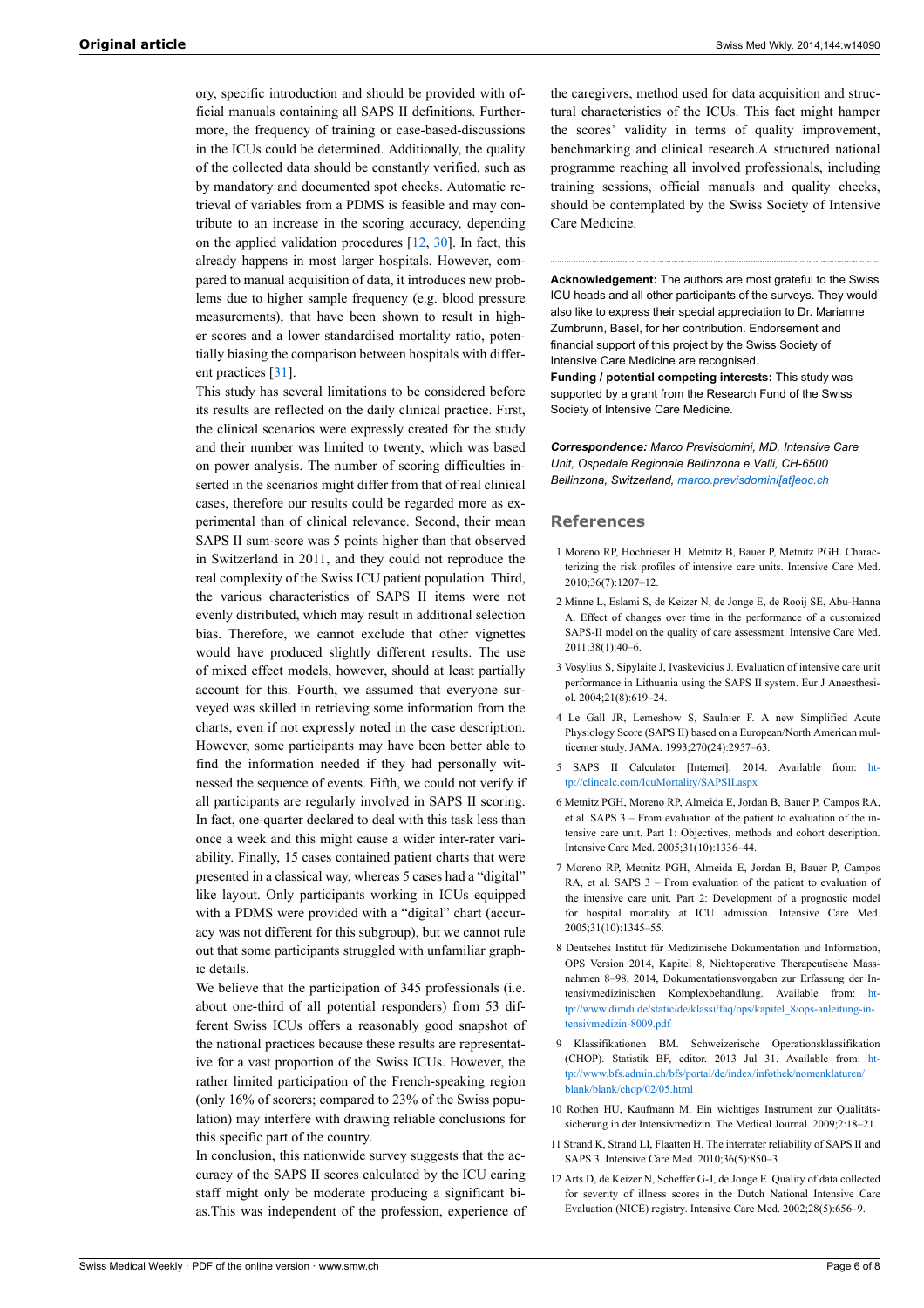- <span id="page-6-0"></span>13 Grønlykke L, Brandstrup SLR, Perner A. Data from clinical database on septic shock are valid. Dan Med J. 2012;59(10):A4522.
- <span id="page-6-1"></span>14 Perren A, Previsdomini M, Perren I, Merlani P. Critical Care Nurses Inadequately Assess SAPS II Scores of Very Ill Patients in Real Life. Crit Care Res Pract. 2012;2012:919106.
- <span id="page-6-2"></span>15 Strand K, Søreide E, Aardal S, Flaatten H. A comparison of SAPS II and SAPS 3 in a Norwegian intensive care unit population. Acta Anaesthesiol Scand. 2009;53(5):595–600.
- <span id="page-6-3"></span>16 Walter SD, Eliasziw M, Donner A. Sample size and optimal designs for reliability studies. Stat Med. 1998;17(1):101–10.
- <span id="page-6-10"></span><span id="page-6-4"></span>17 Landis JR, Koch GG. An application of hierarchical kappa-type statistics in the assessment of majority agreement among multiple observers. Biometrics. 1977;33(2):363–74.
- <span id="page-6-5"></span>18 Fleiss JL. Measuring nominal scale agreement among many raters. Psychological Bulletin. 1971;76(5):378–82.
- <span id="page-6-11"></span><span id="page-6-6"></span>19 Shrout PE, Fleiss JL. Intraclass correlations: uses in assessing rater reliability. Psychol Bull. 1979;86(2):420–8.
- <span id="page-6-7"></span>20 McGraw KO, Wong SP. Forming inferences about some intraclass correlation coefficients. Psychological Methods. American Psychological Association; 1996;1(1):30–46.
- <span id="page-6-12"></span><span id="page-6-8"></span>21 Altman DG, Bland JM. Measurement in Medicine: the Analysis of Method Comparison Studies. The statistician. 1983;32:307–17.
- <span id="page-6-13"></span><span id="page-6-9"></span>22 Anerkannte Intensivstationen. 2013 Oct 23. Available from: <http://www.sgi-ssmi.ch/index.php/liste-der-anerkannten-is.html>
- 23 Miranda DR, Moreno R, Iapichino G. Nine equivalents of nursing manpower use score (NEMS). Intensive Care Med. 1997;23(7):760–5.
- 24 Arts DGT, de Keizer NF, Vroom MB, de Jonge E. Reliability and accuracy of Sequential Organ Failure Assessment (SOFA) scoring. Crit Care Med. 2005;33(9):1988–93.
- 25 Chen LM, Martin CM, Morrison TL, Sibbald WJ. Interobserver variability in data collection of the APACHE II score in teaching and community hospitals. Crit Care Med. 1999;27(9):1999–2004.
- 26 Holt AW, Bury LK, Bersten AD, Skowronski GA, Vedig AE. Prospective evaluation of residents and nurses as severity score data collectors. Crit Care Med. 1992;20(12):1688–91.
- 27 Goldhill DR, Sumner A. APACHE II, data accuracy and outcome prediction. Anaesthesia. 1998;53(10):937–43.
- 28 Polderman KH, Christiaans HM, Wester JP, Spijkstra JJ, Girbes AR. Intra-observer variability in APACHE II scoring. Intensive Care Med. 2001;27(9):1550–2.
- 29 Polderman KH, Jorna EM, Girbes AR. Inter-observer variability in APACHE II scoring: effect of strict guidelines and training. Intensive Care Med. 2001;27(8):1365–9.
- 30 Bosman RJ, Oudemane van Straaten HM, Zandstra DF. The use of intensive care information systems alters outcome prediction. Intensive Care Med. 1998;24(9):953–8.
- 31 Suistomaa M, Kari A, Ruokonen E, Takala J. Sampling rate causes bias in APACHE II and SAPS II scores. Intensive Care Med. 2000;26(12):1773–8.